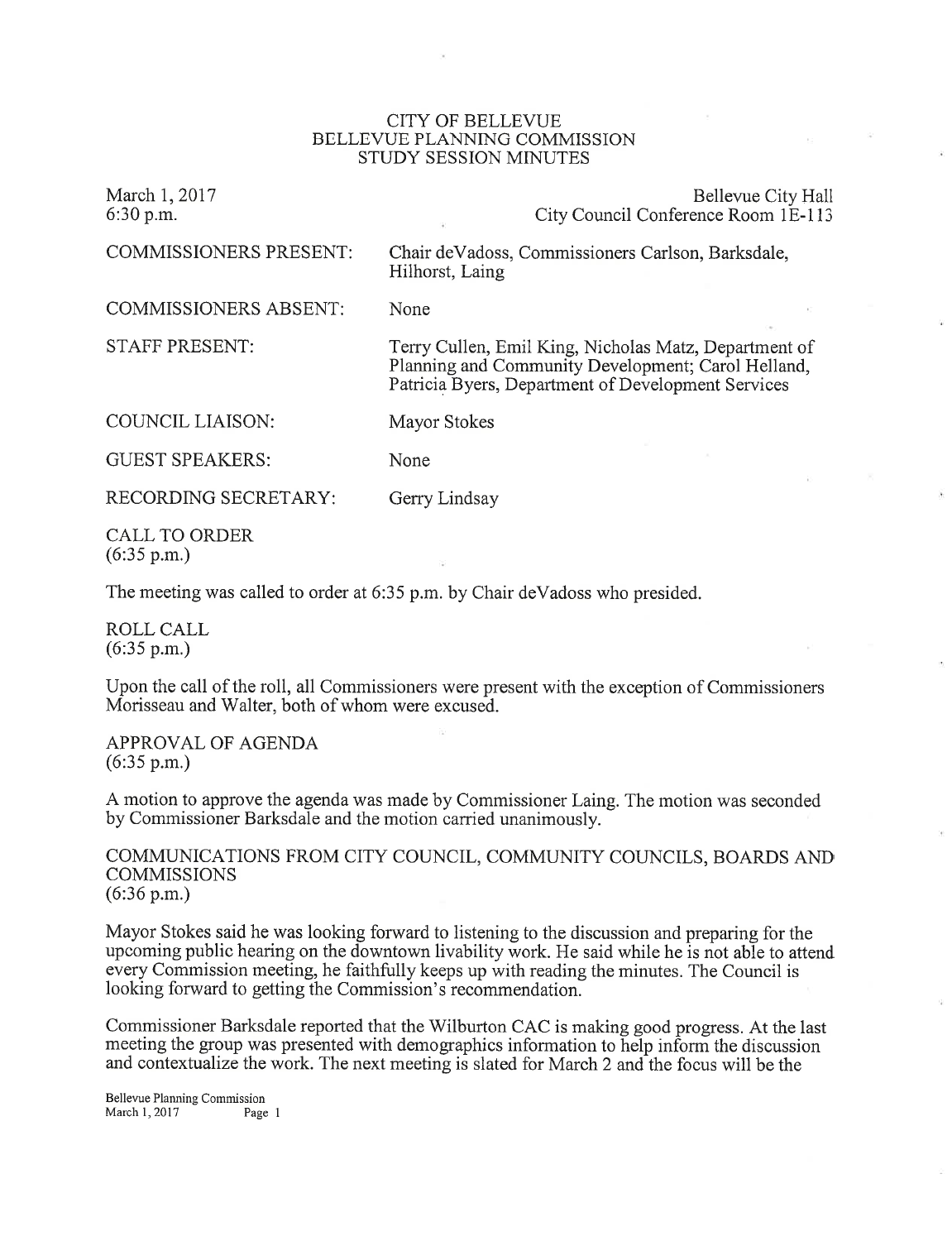survey data, economic data, and case studies from other cities that have undergone similar development.

STAFF REPORTS (6:39 p.m.)

Comprehensive Planning Manager Terry Cullen reported that the work to transition to a fully digital format for the Commission is continuing. He said the iPads are in and are being loaded with software. Once the transition is completed, the Commissioners will access the packet information in the same way the Councilmembers access their packets using an application called iLegislate. Opportunity will be taken in April to talk with the Commission about technology and legal issues.

With regard to the Commission's schedule, Mr. Cullen noted that March 22 has been set aside for continuing the downtown livability study following the public hearing on March 8. Once the downtown livability work is completed, a discussion will be programmed to address some postretreat follow-up items, including public engagement and guiding principles.

Mr. Cullen said he recently met with Commissioner Barksdale. In that meeting, Commissioner Barksdale stated that developers or citizens often present complex problems they face, or are likely to face, based on decisions made by the Planning Commission. For example, developers and citizens have raised challenges resulting from the lack of or increase in height and/or FAR. Understanding the needs of the developers and citizens is key to any decision made by the Commission, but currently the Commission's primary opportunity for obtaining deeper level feedback from the groups is outside of the Commission meetings. While not scalable, the context is necessary to make well-informed policy recommendations. Another means is needed for gaining an understanding of the deeper context and rationale for the concerns raised by developers and citizens that will allow the Commission to dive deeper into conversations with the groups beyond the limited time and structure typically available during public comment or <sup>a</sup> public hearing.

Mr. Cullen noted that he had sent that statement out to the Commissioners for a response directly back to him. He said he received two comments. Chair deVadoss wrote to say he understands the issue and appreciates the problem raised by Commissioner Barksdale. He went on to ask how the issue can be addressed without creating additional time and workload commitments for the Commission and the staff, and without creating an alternate to the public hearing, that is devolving to a town hall scenario. Commissioner Walter wrote to say she would like to discuss the issue during a Commission meeting.

Commissioner Hilhorst said she had not responded because she was unclear of the context and whether the intent was to create a new approach in the Commission's guidelines. Commissioner Barksdale said he did not have a particular solution in mind and was open to exploring the problem. The three- to five-minutes allowed the public to speak is not always sufficient. One option might be to ask for information to be submitted ahead of time. Another option might be to develop a new forum in which to engage with developers and citizens on the more technical issues.

Commissioner Carlson commented that during his tenure as Chair of the Commission when the Shoreline Master Plan was being developed he directed stakeholders to meet directly with staff as a way of streamlining the process. He said he also did not hesitate to meet with staff or stakeholders off the clock in between meetings. Commissioner Barksdale said the first approach

Bellewe Planning Commission March 1, 2017 Page 2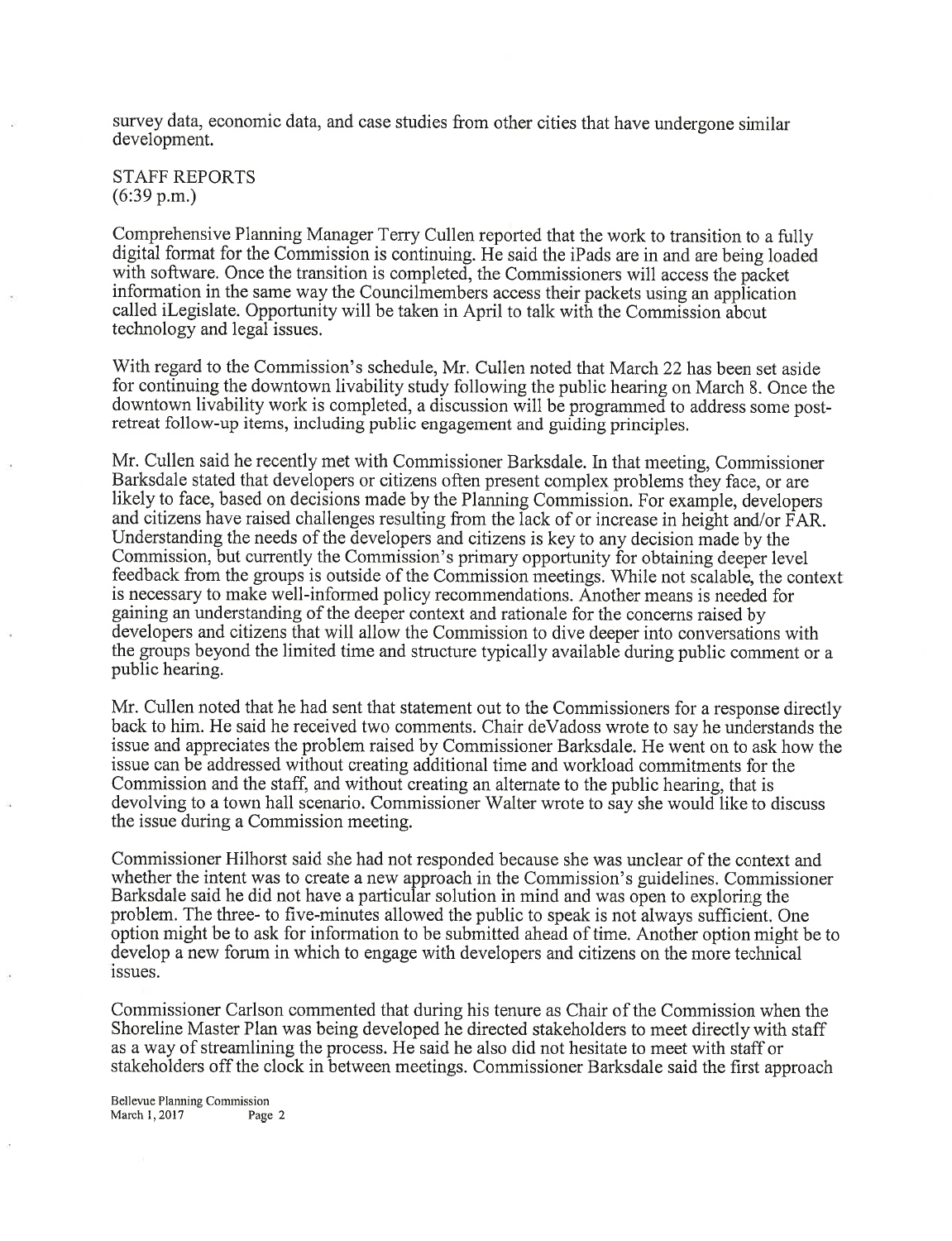was consistent with the intent he was trying to convey, but the second was not scalable and went against it.

Commissioner Laing allowed that the issue raised was well taken. He said the best he had been able to do as a Commissioner and as a member of the Downtown Livability Initiative CAC was the latter approach of meeting directly with stakeholders outside of Commission meetings. He agreed that time is the limiting factor for the Commissioners. During the Downtown Livability Initiative CAC process, the co-chairs encouraged the CAC members to go out, sit with people over a cup of coffee to discuss issues, including staff. The approach is in no way a substitution for the process of having a public meeting, but it is a plausible approach, even if on a limited scale. Other than holding a lot more meetings, there is no real approach that is scalable.

Chair deVadoss supported the need to gamer all the information possible. He commented that work tends to expand to fill all available time. He expressed caution about having more meetings or placing more of a burden on the individual Commissioners and the staff. Clearly there is <sup>a</sup> need to have an established and fair process in terms of receiving information from people. He reminded the Commissioners that the nature of public engagement with the Commission was not discussed at the retreat and suggested it should be put on a future agenda for discussion.

Mr. Cullen said that could certainly be done. He pointed out that in his conversation with Commissioner Barksdale, however, it was agreed that the desire to obtain information is not necessarily a public engagement issue.

Mayor Stokes said he understood the struggle. He stressed the concern about making sure all Commissioners have access to the same information and avoiding situations that could be construed by some as undue influence. The Council operates somewhat differently in that it conducts both study sessions and briefing sessions. Councilmembers certainly can meet with constituents, but every such meeting is put on the books for all to see. In the briefings, <sup>a</sup> concerted effort is made to make sure every Councilmember has the opportunity to have the same briefing, or the same meeting with the individuals who come in. Of course, there is also a very real need to avoid information overload.

PUBLIC COMMENT (6:55 p.m.)

Mr. Todd Woosley, PO Box 3325, noted that while he serves as a member of the Transportation Commission, he was representing only himself. He suggested it would be very good for the Planning Commission and the Transportation Commission to meet jointly on occasion given that land use and transportation issues are clearly interrelated. With regard to downtown livability, he said what is being planned has the potential to make the downtown area far more livable. Mobility is a key element of livability. An analysis has been done by staff on the impacts of the proposed zoning changes as related to the operations of downtown intersections by 2030. The proposed zoning changes will not affect traffrc generation based on the market demands, but it will move development closer to I-405, and that will trigger less of an increase in congestion in the core. In the time since the study was done, however, about half a dozen transportation projects that were assumed by the model to be funded and built by the target year of 2030 will not be built by that year. Accordingly, the No Build scenario for transportation improvements should be given the most consideration. It shows roughly a doubling of vehicle delay in the downtown during the evening peak period. There is no clear understanding of how the system will function at full buildout, either at the current zoned density or at any level of increased density. The citizens would be much better served if that information were in hand. Any private

Bellevue Planning Commission March 1, 2017 Page 3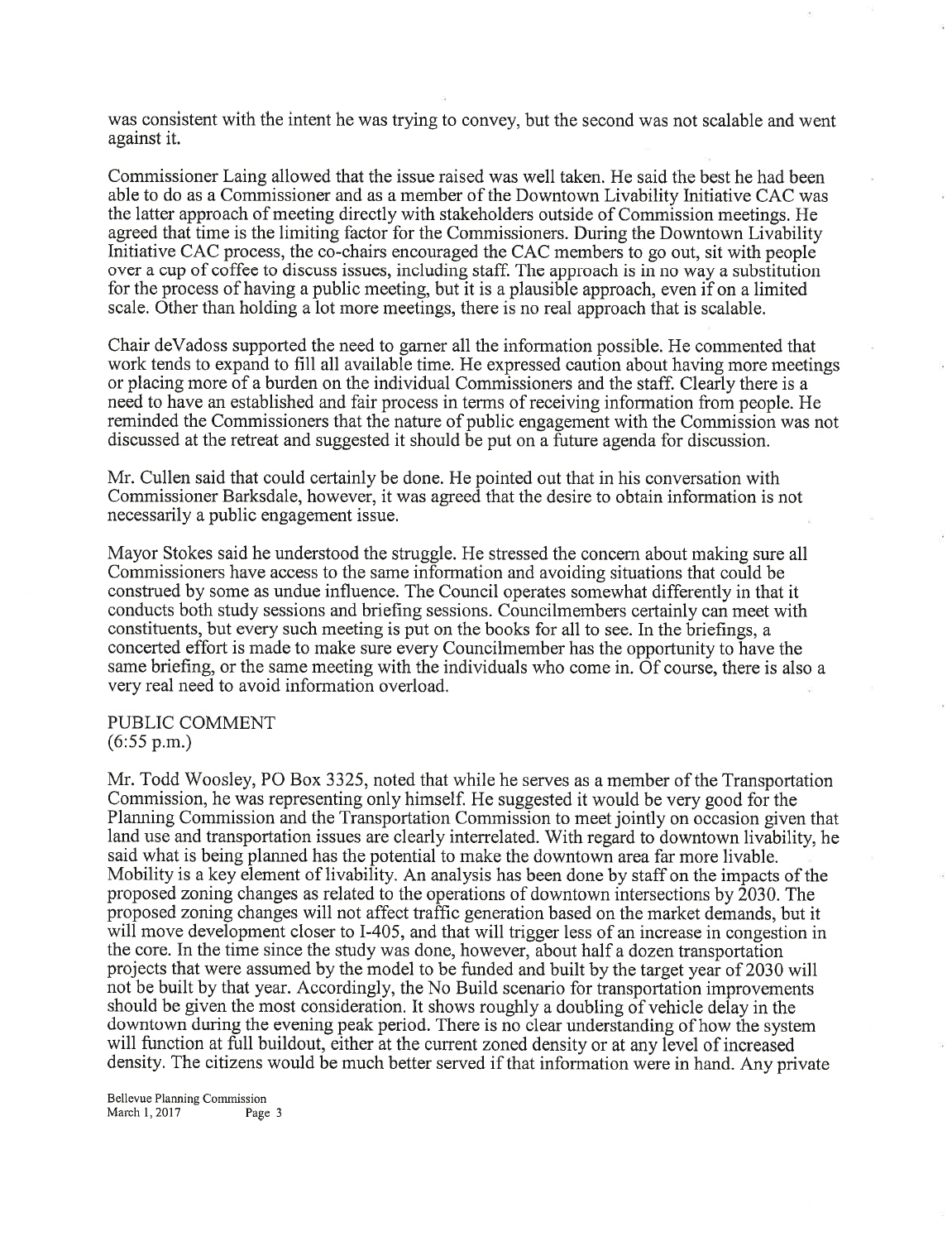sector development would be required to analyze all the impacts of the full buildout, and the city should hold itself to the same standard before deciding how much, if any, new density can be supported.

Mr. Patrick Bannon, president of the Bellevue Downtown Association, said one answer to the issue raised by Commissioner Barksdale is that the organization could partner in programming with the staff and the Commission on downtown livability in the future. In the near term, the organization could look at stakeholder and resident feedback in a coordinated way. With regard to the Downtown Livability Initiative, he said the BDA has been working to reach consensus since the draft code was first released on key items. He said the BERK report took a look at development prototypes across the zones and tested how to preserve or maintain land values with certain cost assumptions. The findings were clear, and the ULI panel agreed, that the base FARs should be increased fairly significantly in order to stay true to the Council principles and avoid downzoning conditions. The BERK analysis did not, however, inform the community as to what the base FAR should be in order to achieve certain policy goals around where and how growth should occur; it really looked at maintaining the basic FARs so as not to upset the land values. With that in mind, the BDA strongly recommends setting the base FARs within a fairly high percentage of the proposed maximum FARs. The conclusion reached is that they should be set at the 90 percent level to encourage the density and to leave an appropriate margin for bonuses and public amenities. In addition, the BDA suggests looking at administrative departures for the flexible amenity, and encourages establishing the opportunity for a super bonus through the Council departure process that would require a development agreement and an extraordinary public benefit. The organization is going to look to advance the affordable housing exemption into the downtown Land Use Code. That may require seeking direction from the Council in order to keep things on schedule. Hopefully the exemption can also be combined with the multifamily tax exemption. Further work is needed in the overlay zones, particularly in the A-1, and additional flexibility should be considered to ensure that housing in a five-over-one or five-overtwo construction method will be able to achieve its full potential, including affordable housing, and deliver public amenities. The 4O-foot internal property line setback is causing issues in terms of developable site areas and capacity on certain properties; the BDA recommends keeping the setback at 20 feet. The Commission should also consider reducing the fee in-lieu exchange rate to the bonus amenity exchange rate; it is currently at \$28 per square foot and should be reduced to \$25 per square foot.

Commissioner Carlson asked if the BDA had a position on the proposed space between buildings. Mr. Bannon said the organization would encourage as much flexibility as possible. Feedback has been received that the 80-foot requirement would be too onerous, though it is understood that there is a Council principle and direction from the CAC to mitigate height increases and in some cases FAR increases above the current maximums.

Mr. Alex Smith, 700 112th Avenue NE, spoke representing 700 112th LLC and addressed the issue of transit-oriented development within a quarter mile of the East Main and Downtown stations, and the best practice as it relates to density around rail stations and other transportation centers of reducing the parking requirements to create some certainty for developers, realized through a parking study and a negotiation with the city. If the parking were to be reduced through a determined formula with the planning department, the Planning Commission and others, the requirement could be reduced and the funds could be put toward the development itself, and toward the bonus amenity system if that would be appropriate. In addition to the subject of transit-oriented development, one could increase the FAR within the code to benefit those that are within a quarter mile. The public benefit would be more density and more certainty. He said when he first learned about Sound Transit coming to the Eastside, he was not <sup>a</sup>

Bellewe Planning Commission March 1, 2017 Page 4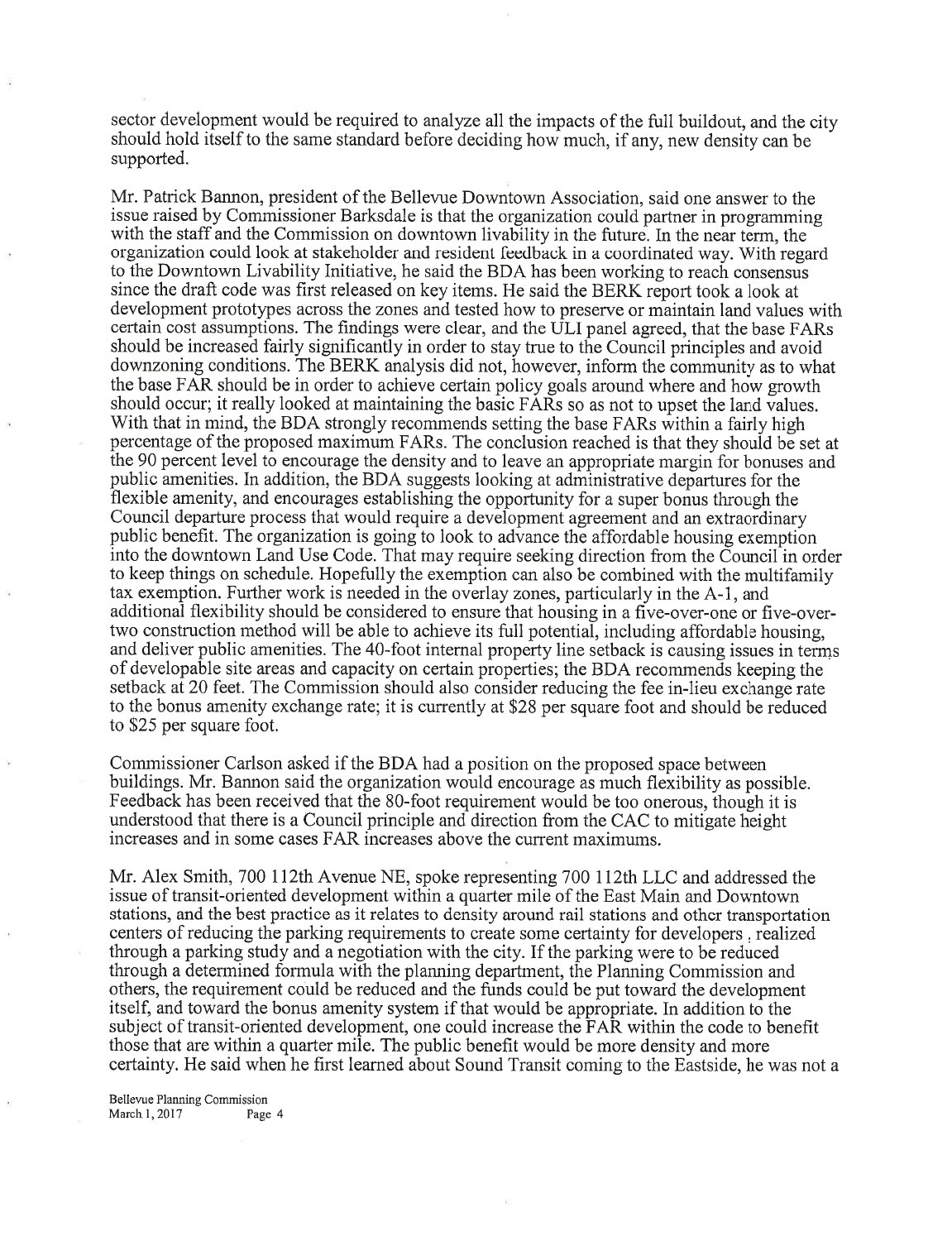fan and did not believe it would be a good deal for the taxpayers. Now that it is here, however, any stimulus toward ridership should be seriously embraced. Hopefully ridership will exceed Sound Transit's projections and all will feel they have gotten their money's worth.

Mr. Jeff Taylor with the Keldoon Group said he was not representing anyone in particular. When the 4O-foot setback idea was raised, as well as the requirement to separate towers by 80 feet, an exercise was undertaken relative to the downtown as built to determine which projects would not be in compliance with the code as proposed. He pointed out that nearly 95 percent of the highrise structures would not be in compliance with either the 40-foot setback from internal property lines or the 80-foot separation requirement. He said he personally was involved in the Bravem and Civica projects. If the proposed code were in place currentlv. the Civica project would be only <sup>a</sup> single building. As indicated by the Bellevue Downtown Association, there needs to be some degree of flexibility allowed in dealing with the 80-foot separation requirement, allowing for the creative design of spaces for tenants to use. In order for the Bravern to be compliant under the proposed code, two of the highrise buildings would need to be removed. Bellevue Towers would not be compliance because of the 40-foot setback, and because there is not quite 80 feet between the two buildings. John Su's project would also not be compliant, nor would the Avalon project.

Mr. John Stout with Webber Thompson Architects said the diagram provided in the latest draft of the code, which was first published in the March 1 draft, illustrates what the 40-foot setback does, and the 20-foot setback for sites under 30,000 square feet. He showed that the approach breaks a 600-foot superblock into four parcels, which occurs only infrequently in the city. Even with some assumed assemblages for practical purposes, breaking a superblock into seven sites would mean each site would have more than  $30,000$  square feet. The 40-foot setback would squeeze the interior lots down to only about an 85-foot buildable tower footprint area. Properties with irregular lot lines, of which there are many in the downtown, would see their building footprints squeezed down even tighter, leaving portions of sites completely unbuildable. That is without taking into account the effect of the midblock connections. There are a lot of irregularly shaped parcels that are interior to the superblocks and they would be very negatively affected.

Mr. Taylor said many of the interior lots in downtown Bellevue will not be feasible to develop under the proposed code. At the very least, they will be greatly devalued.

Commissioner Barksdale pointed out that the proposed 40-foot setback and S0-foot tower spacing requirements are intended to address light and air. He asked if the current spacing requirements negatively impact the issue. Mr. Taylor said it is possible to work around the current requirements in that they allow for some flexibility, including moving towers around on sites in order to achieve the objective.

Mr. Brian Franklin said the Bellevue Downtown Association has over the past several weeks facilitated getting property owners together to coalesce around some general themes. There is a growing consensus in favor of setting the FAR base at 90 percent of the maximum. Extensive consideration has been given to the Sheraton site. What was presented for the site during the time the Commission was considering the view corridor is exactly what is being asked of the Commission. One issue specific to the OLB property owners along I-405 is the rear parking facing the freeway. There is a unique water table in the area that abuts into I-405, making subterraneous parking extremely challenging. What is needed is allowance to produce a parking structure 55 feet tall facing the freeway; it would need to undergo a design process to avoid being a blight to the community as they drive along I-405. Allowing for the parking would allow for meeting the new density envisioned for the corridor. If forced to put parking all underground, there will be a number of negative side effects encountered. With regard to the tower issue, he

Bellevue Planning Commission<br>March 1, 2017 Page 5 March 1, 2017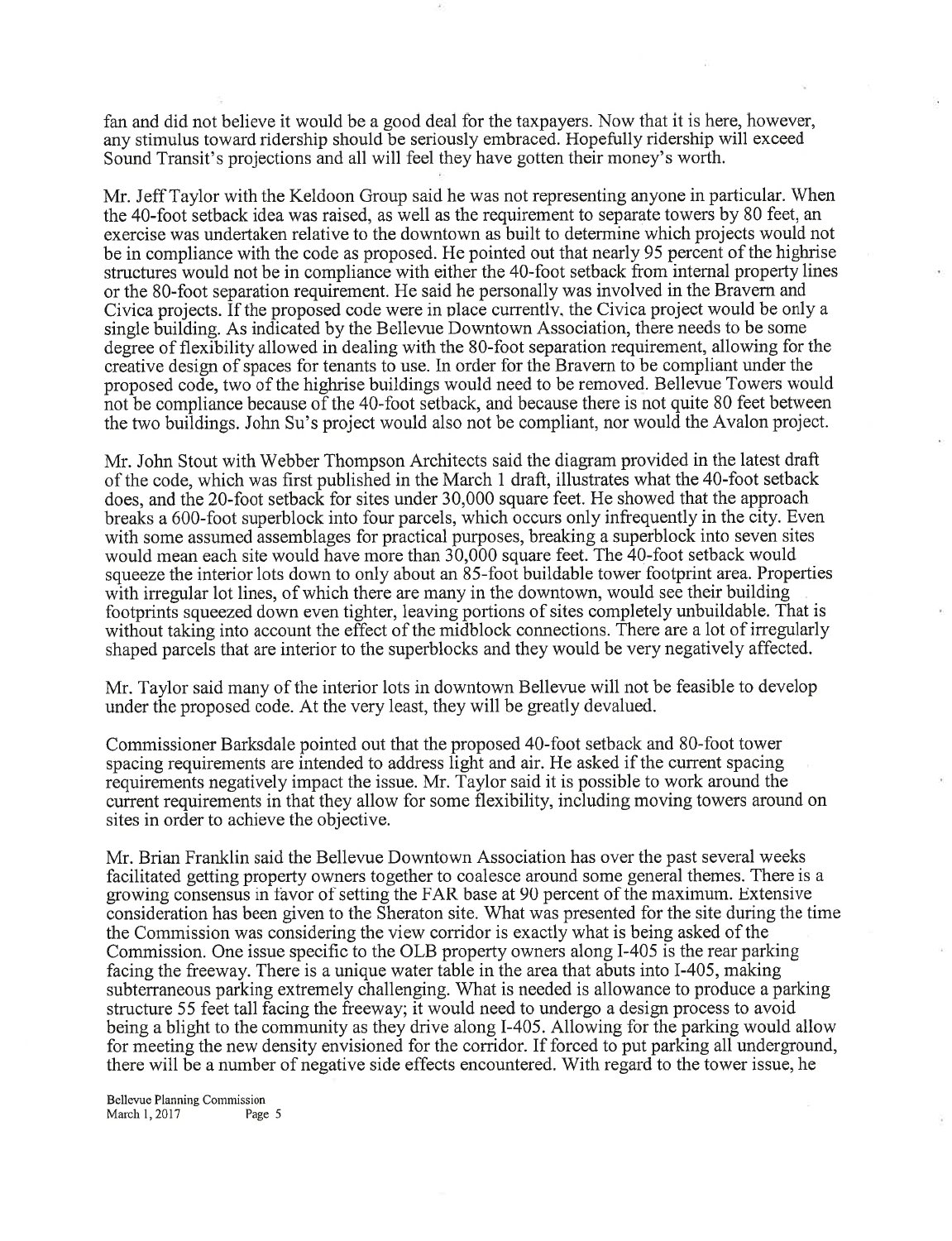said CollinsWoerman was brought in to discuss what a tower should be. They looked at codes from Seattle, Vancouver, New York and other cities around the world and found that different planners come to different conclusions. However, in just talking about best practices for towers, what seems to come to the fore is fire and life safety. Having towers too close together could mean when one tower catches fire it will easily spread to the next one. That is the reason for the 20-foot setback required by the International Building Code. Outside of that, it usually comes down to planners and owners coming together in considering individual sites with an eye on building the best tower possible. For the Sheraton site, the current 20-foot setback requirement works well because the comers of the buildings come into each other, and all of the residents in the buildings will have good views. To change that requirement will be to ask planners to anticipate the future of all the different sites in downtown Bellewe.

Mr. Andy Lakha with Fortress Development, 500 108th Avenue NE, said his property abuts NE 8th Street and Bellevue Way. He said he plans an iconic project on the site that will be unlike anything that exists in the state. Work has been underway with the Planning Commission for many months on a development agreement concept to help achieve the vision. The property faces the busiest streets in the downtown. A portion of the property is in the DT-MU Deep  $\tilde{B}$ zone, but the majority of it is in the DT-MU zone. The Commission opened the door to the development agreement idea, which seems like the best way to achieve two equal height towers and fabulous pedestrian spaces. Six months later some questions were raised about the development agreement process that suggested it was not the best course. The late response was surprising. The goal is to create a great project rather than to focus on the process. The discussions with staff over the last two weeks have suggested a new path instead of the development agreement. The Commission has already blessed the idea of taller towers in part of theB-2 overlay for the Fortin site. Staff is not suggesting the same approach should be considered instead of a development agreement since it is already part of the new code. Having two equal-height towers is the best design solution for the site, but the Fortin approach would require two towers of slightly different heights. He said he was prepared to look at the Fortin approach. He proposed some additional language to the Fortin footnote to make the approach possible on the Fortress site.

Mr. Jack McCullough, T0l 5th Avenue, Suite 6600, Seattle, said at the beginning of the process <sup>a</sup>request was made to allow two 30O-foot towers on the Fortress site. The Commission 6alked at allowing them as a matter of right. The issue of proceeding with a development agreement was raised and discussed, but it was never really resolved by the Commission. There was feedback from the staff that the development agreement approach did not fit well in the model, so it was back to the drawing board. The Fortin approach appeared to be something that would work. The Fortin site is obviously much closer to the Vuecrest neighborhood. If a diagonal line were drawn along the western edge of the downtown to represent the wedding cake scenario, two towers of roughly equal height could fit within it using the Fortin model. The distance from Vuecrest to the Fortress site is the same as the distance from the north boundary of the downtown to the DT-O2 district. The Fortin approach could be applied to the Fortress site by taking the footnote already blessed by the Commission and extending it, allowing towers that are taller than on the Fortin site but shorter than what is allowed in the DT-O2 district to the east.

Mr. Carl Van der Hoek, 342 I02nd Avenue SE, addressed the issue of a through-block connection in Old Bellevue halfivay between 100th Avenue SE and Bellevue Way and directly south of Downtown Park. He said as outlined, the connection only goes halfway through the block and then stops. Also, as shown the connection is not located in a superblock. According to the text on page 134 of the packet, the intent of a through-block connection is to provide <sup>a</sup> pedestrian connection and an opportunity for increased pedestrian movement through the

Bellevue Planning Commission<br>March 1, 2017 Page 6 March 1, 2017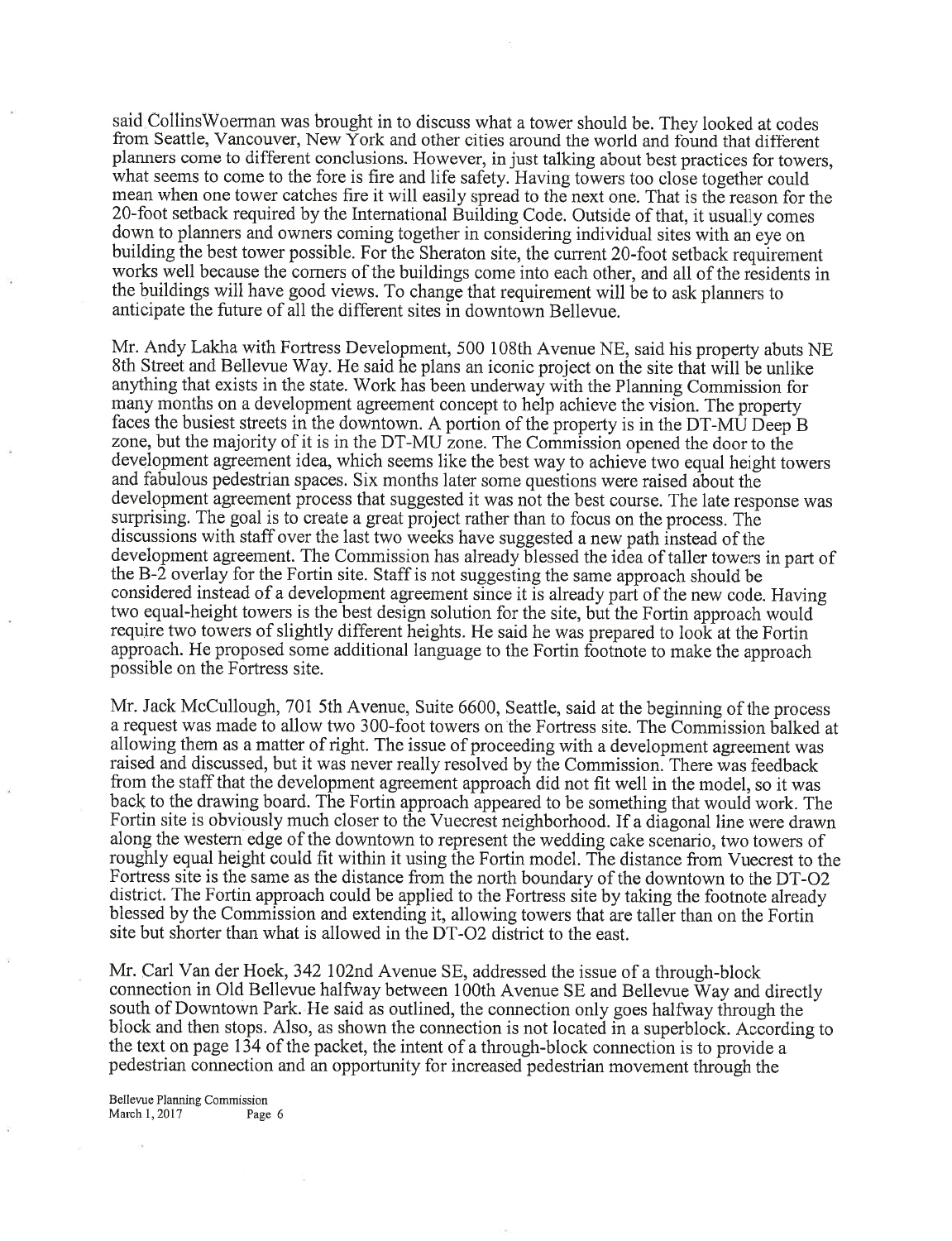superblocks, thereby reducing their scale. The scale of the block in question in Old Bellevue does not need to be reduced. The connection would in fact interfere with truck loading activities. The connection would also draw pedestrians away from Main Street, which is where the city wants pedestrians to be. When development does occur, just as it has on adjacent sites, it will be high-end, high-scale and well lit. It may also have storefronts and good landscaping, but it should not be called out as a through-block connection.

Mr. Ian Morrison, 701 5th Avenue, Suite 6600, Seattle, said a variety of property owners are looking at development opportunities under the new downtown livability approach. He reiterated the concerns voiced about the proposed tower spacing requirement and said it may in many zones prohibit the opportunity to achieve the Council principle calling for a signature skyline. The PMF representatives have expressed concerns about how the requirement might affect their tower in the OLB district. On the Fortress site, the requirement would limit the development potential to approximately 38 percent of the site. He noted that the staff are continuing to seek opportunities and solutions and said he would encourage that conversation. The work done by CollinsWoerman should be taken into account. Bellevue needs to identify a solution that will work for Bellevue, but the International Building Code solution, which calls for a 20-foot separation from property lines, is a solution that works and provides for light and air. Property owners and architects have creative ways to make towers work under the current standards.

Commissioner Carlson said he was not aware of any Commissioner, Councilmember or staff who like the results of the 40/80 proposal. He thanked those who have brought the issue to the forefront.

STUDY SESSION  $(7:37 \text{ p.m.})$ 

Downtown Livability - Review of Draft Downtown Land Use Code Amendment

Mr. Cullen reminded the Commissioners that the public hearing on the topic was scheduled for March 8.

Land Use Director Carol Helland said the direction given staff by the Commission on February <sup>8</sup> was incorporated into the March 1 packet materials.

Chair deVadoss commented that the study has required a great deal of work by the Commission and the staff. He allowed that the Commissioners likely were prepared to offer feedback in regard to text, syntax and grammar and suggested any such feedback should be shared with staff via email in the interest of time. He also proposed using the meeting time to focus on the few things that matter most.

Commissioner Laing noted that some of the direction given by the Commission has been incorporated in the living draft, but some of it has not. He suggested the Commission should take the meeting time to make changes to the document before it becomes the public hearing draft.

Ms. Helland clarified that staff on February 8 sought from the Commission reflections on the document and approval to move it forward to the public hearing. The thumbs up was needed in order to prepare the required staff report to demonstrate whether the code amendment complies with the terms of the Land Use Code and is consistent with the Comprehensive Plan. The things that ended up incorporated into the draft were those things around which there was consensus. All of the changes from the February 8 document were accepted and the revised document

Bellerue Planning Commission March 1, 2017 Page 7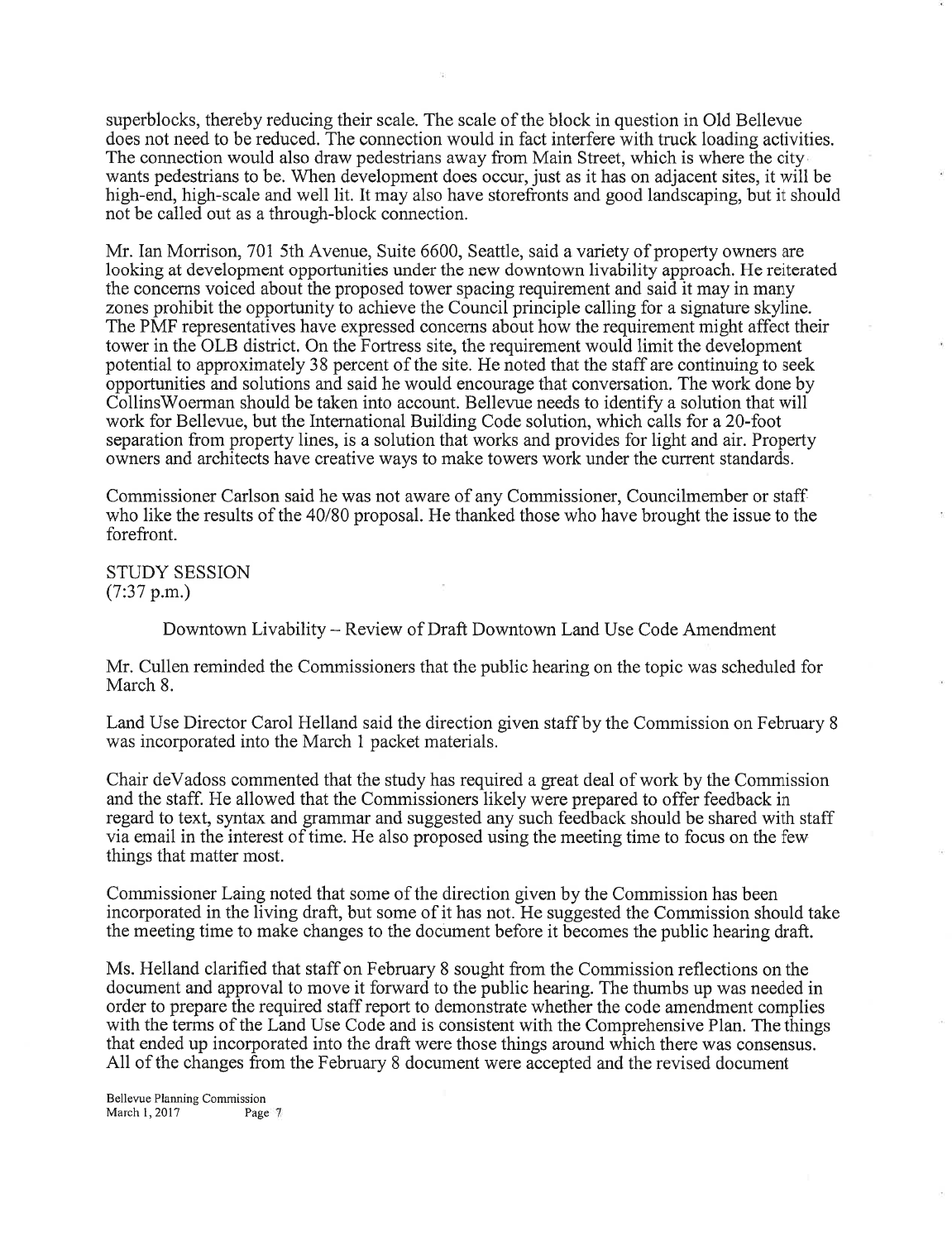became the base document. Clear direction was not given by the Commission as part of the conversation about measuring base FAR based on 90 percent of the new maximum, so it was not included in the redraft. If there is a desire to go in a direction that is inconsistent with the economic analysis that was undertaken by BERK, it will require more work by staff that cannot be completed ahead of the public hearing on March 8.

Commissioner Laing said he did not believe the discussion of the Commission relative to using 90 percent rather than 85 percent was inconsistent with the economic analysis. It is in fact fully consistent. He said it was his recollection that Chair deVadoss had clearly asked the Commissioners how they felt about the approach, and after some discussion his takeaway was that there was consensus around the table. If nothing the Commission discusses ahead of the public hearing will be incorporated into the public hearing draft, reaching consensus on any particular point during the conversation will not establish anything.

Ms. Helland explained that the purpose of the conversation was to provide an opportunity for the Commission to go through the entire document given that there were differences of opinion on various topics in the draft. The March I Commission meeting was scheduled to answer questions ahead of the public hearing about how the code operates and the provisions of the code. She also stated that the issues outlined for consideration in the staff report are things the staff have continued to hear by way of themes; they are discussed in the public comment section starting on page 16. During the study session following the public hearing, the Commission may direct staff to make changes to the code to answer the questions. The Commissioners were encouraged to send comments involving errata directly to staff for attachment to the public hearing draft to be addressed later. The Commission may also want to identify areas the public should focus on in the public hearing.

With regard to the 90 percent notion, Ms. Helland explained that the BERK report analyzed the percentage as it related to the old maximum FAR. What the staff understood the Commission to indicate was a desire to set the threshold at 90 percent of the new maximum FAR and spreading it to apply citywide, which would involve a much bigger amendment. However, there are some areas where the old maximum FAR and the proposed new maximum FAR are the same, so in that respect the report analyzed the proposed new approach and was thus within the realm of things that could have been expected as a change from the Commission for incorporation into the final draft.

Commissioner Laing said he saw nothing in any of the materials from the City Council indicating that the findings of a study will constrain the Commission. That would tie the hands of the Commission when it comes to making a recommendation based on all of the information received, not just the BERK study and the ULI findings.

Chair deVadoss said there was a clear request by a large number of Commissioners to schedule an additional study session ahead of the public hearing to ask clarifying questions and receive answers from the staff. The Commission has leamed much in just the last couple of weeks, and the comments from the Bellevue Downtown Association and others have been very helpful.

Commissioner Hilhorst noted that one area highlighted in the staff report was affordable housing. It has, however, been stated that the affordable housing issue will be deferred while the affordable housing technical advisory group completes its work. Ms. Helland said the code document includes a section in the FAR table that indicates affordable housing is to be determined. The intention is that affordable housing will indeed be addressed later. The Bellevue Downtown Association has asked for an early read from the Council on the topic and that might

Bellevue Planning Commission March 1, 2017 Page 8